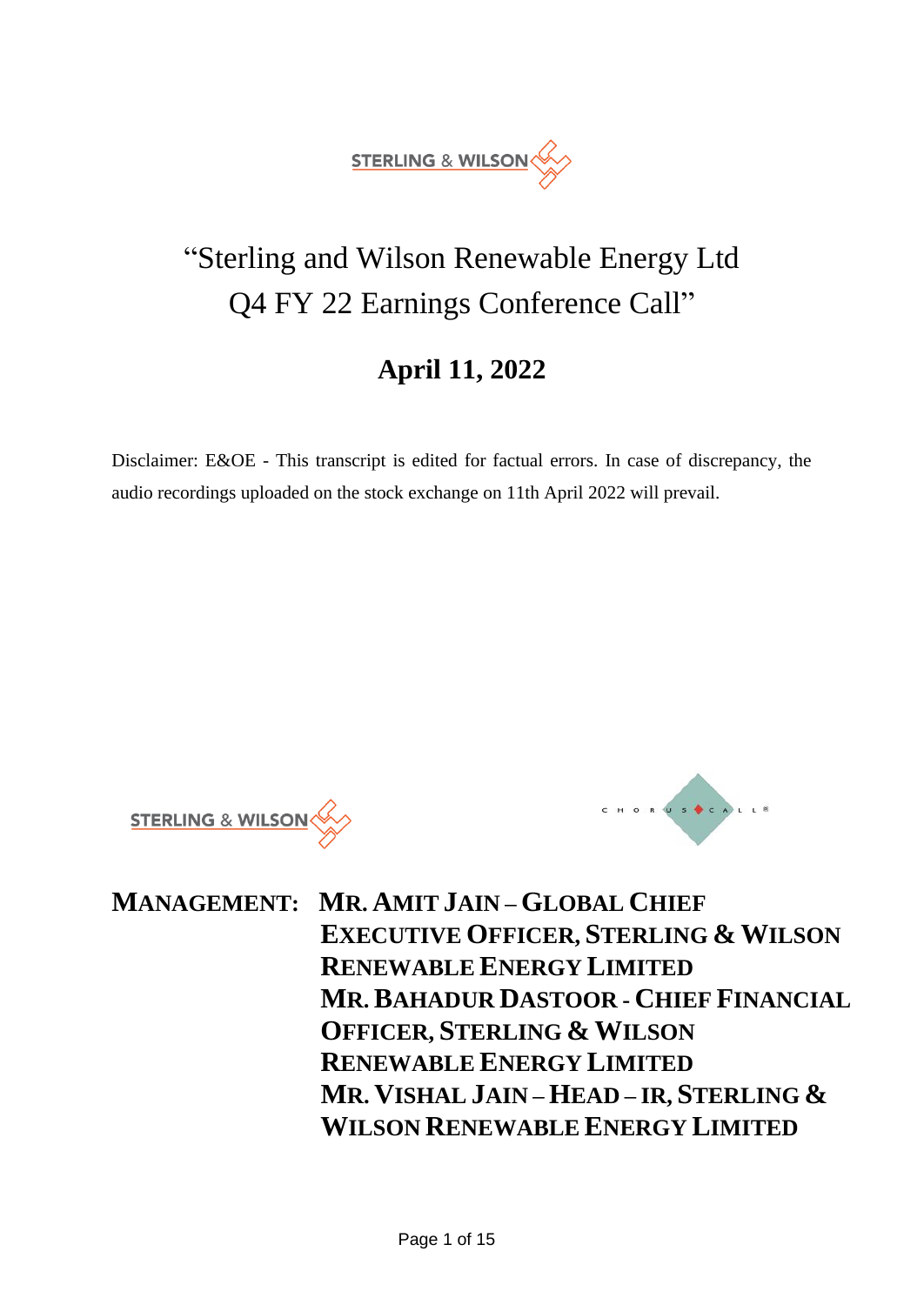

| <b>Moderator:</b>   | Ladies and gentlemen, good day and welcome to Sterling & Wilson Renewable Energy<br>Limited Q4 FY22 earnings Conference Call. This conference call may contain forward-<br>looking statements about the company, which are based on the beliefs, opinions and<br>expectations of the company as on date of this call. These statements are not the guarantees<br>of future performance and involve risks and uncertainties that are difficult to predict. As a<br>reminder, all participant lines will be in the listen only mode, and there will be an opportunity<br>for you to ask questions after the presentation concludes. Please note that this conference is<br>being recorded.                                                                                                                                                                                                                                                                    |
|---------------------|-------------------------------------------------------------------------------------------------------------------------------------------------------------------------------------------------------------------------------------------------------------------------------------------------------------------------------------------------------------------------------------------------------------------------------------------------------------------------------------------------------------------------------------------------------------------------------------------------------------------------------------------------------------------------------------------------------------------------------------------------------------------------------------------------------------------------------------------------------------------------------------------------------------------------------------------------------------|
|                     | I now will hand the conference over to Mr. Vishal Jain. Thank you, and over to you, Mr. Jain.                                                                                                                                                                                                                                                                                                                                                                                                                                                                                                                                                                                                                                                                                                                                                                                                                                                               |
| <b>Vishal Jain:</b> | Good afternoon, everyone. I welcome you all to Q4 and FY '22 earnings call. Along with me<br>I have Mr. Amit Jain, Global CEO, Mr. Bahadur Dastoor, CFO, and Strategic Growth<br>Advisors, our Investor Relation Advisors. We will start the call with an update on the<br>acquisition of 40% stake by Reliance Group, along with the solar power industry update and<br>the operational highlights for the year by Mr. Amit. This will be followed by financial<br>highlights by Mr. Bahadur, post which we will open the floor for Q&A. Thank you and over<br>to you, Amit.                                                                                                                                                                                                                                                                                                                                                                               |
| <b>Amit Jain:</b>   | Yes. Thanks, Vishal and a warm welcome to all the participants on this call. I would like to<br>give a quick update on the stake acquisition by Reliance Industries, solar power industry, and<br>other allied renewable businesses and status on our business operation. So, the acquisition of<br>40% stake by Reliance Group has been completed. During Q4 FY '22 Reliance New Energy<br>Limited, a wholly owned subsidiary of Reliance Industries Limited completed acquisition of<br>40% stake in Sterling and Wilson Renewable Energy Limited via a combination of primary<br>investments, secondary purchase and open offer. Reliance Group has also been classified as a<br>promoter of Sterling and Wilson Renewable Energy Limited along with the existing promoter<br>and promoter group. Reliance Group now holds 40% of the total paid up equity share capital<br>of SWREL, while SP group and KYD Group hold 25.71% and 12.85%, respectively. |
|                     | Reliance is committed to making India a global leader in green energy based on latest and<br>most cost competitive technologies and development capabilities. SWREL with its<br>engineering talent, deep domain knowledge, global presence and experience of executing<br>some of the most complex projects globally will become an important part of solar value<br>chain of Reliance Group. With the primary infusion done by Reliance Group the company<br>balance sheet has been strengthened. Being a part of Reliance Group has given a lot of<br>confidence to our customers, suppliers, bankers, and other stakeholders, giving us an<br>opportunity to grab a larger share of the global solar market in the coming years.                                                                                                                                                                                                                         |
|                     | Now coming to solar EPC industry opportunities, the unprecedented commodity super cycle<br>over two years coupled with COVID has led to entire solar industry suffering huge losses and<br>IPPs choosing to defer their projects by a year wherever possible. The shift in demand can be<br>seen as an aberration and solar industry is well poised for robust growth in the long-term due<br>to strong levers and the fact that LCOE for the solar plant is still cheaper than traditional<br>sources of energy, as well as the renewable sources of energy.                                                                                                                                                                                                                                                                                                                                                                                               |
|                     | The stronger policy support from government in terms of tax incentives, favorable policies<br>for renewable sectors coupled with ambitious climate targets announced for COP26 are going<br>to drive demand for solar energy to new records worldwide. With the Indian government<br>accelerating its plan for clean energy transition with Prime Minister, Narendra Modi pledging<br>to build 500 gigawatts of renewable energy and ensure that half of our energy requirements<br>will come from renewable resources by 2030, we expect outstanding growth in Indian solar<br>power industry in the years ahead.                                                                                                                                                                                                                                                                                                                                          |
|                     | In the recent months, global tariffs have also started correcting upwards with the revision in<br>prices and a lot of projects are going to be finalized in FY 23, including in H1. It is estimated<br>that solar PV utility scale market is expected to grow at the rate of 15% over the next few<br>years with growth led by developed markets like U.S., Europe, Australia, as well as Indian<br>market.                                                                                                                                                                                                                                                                                                                                                                                                                                                                                                                                                 |
|                     | Now I will give you updates on our O&M business. Our solar O&M portfolio as of date is<br>7.42 gigawatts with one third coming out of third party customers. O&M constitute 4.3% of                                                                                                                                                                                                                                                                                                                                                                                                                                                                                                                                                                                                                                                                                                                                                                         |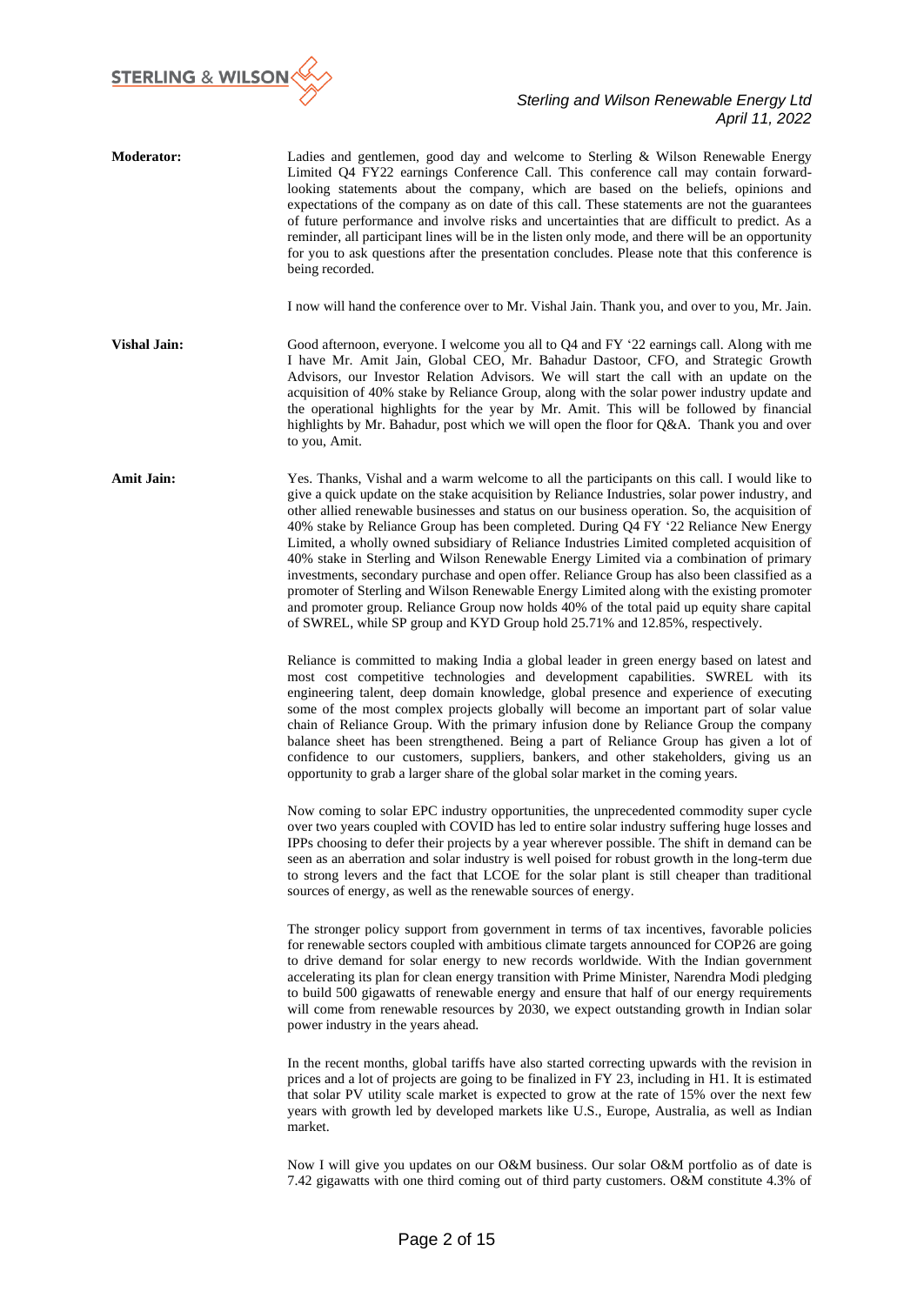

revenue in FY '22 and stood at INR 220 crore. Reduction in O&M portfolio during FY '22 is primarily on account of sale of plants by clients to customer having their own O&M team. We are focusing on increasing international O&M portfolio through both organic and inorganic route. Our enhanced value to customer through O&M differentiators like drone thermography, strong analytics and predictions, IV curve tracer, underground cable fault finders, etc. will help us to expand our O&M portfolio.

So there has been an increased focus of countries globally towards clean hydrogen mission after the government of India has launched natural hydrogen mission and announced its decision to transform India into a global house for green hydrogen production. Additionally, the clients are focusing on round the clock renewable energy projects with battery storage, which is going to drive the demand for renewable plants, especially solar plants. U.S., Europe and Australia are the large markets for focusing on large solar PV plus battery energy storage projects. We will leverage our client relationship to gain meaningful market share in these new businesses.

Coming back to our order book and operations as mentioned in our earlier investor calls, there have been significant delays in finalization of orders in FY '22 due to unprecedented increase in module, commodities and freight cost resulting in order finalization getting pushed to FY '23. The entire order book of INR 719 crore in FY '22 is from domestic market due to the sharp reduction in finalizations of orders globally.

Due to unprecedented increase in input prices, the company has been cautious in picking orders in the international market. Our unexecuted order book as on March 31, 2022, stands at INR 3,253 crore, which is mostly executable over next 12 months. This UOV excludes solar EPC orders amounting to INR 2,030 crore, which will now be unviable for developers considering increased module and commodity cost and INR 1,500 crore order relating to waste to energy projects in UK. Post the primary infusion in the company, our focus has shifted to scaling up the solar businesses to meet the huge demand which will be generated due to the strategic investment.

The Board of Directors have taken a decision not to pursue this contract at this point of time and focus our energies on our core business. The module prices, commodities prices, and logistic costs, which had started to soften slightly from January 2022 have again started hardening due to Russia-Ukraine war and we anticipate them to remain elevated. However, the developers are geared up to our projects in FY '23 after factoring the price increase. The opportunity pipeline for finalization during FY '23 looks robust in the domestic and international market. We expect our order booking to return to pre-COVID levels in FY 23.

I would like to state that with our global reach, strong relationship with customers and lenders, as well as induction of Reliance Group as an additional promoter of the company, we are well positioned to capitalize on these growth opportunities.

With this, I will ask Mr. Bahadur, our CFO to take you through the consolidated financial highlights. Thank you very much.

**Bahadur Dastoor:** Thank you, Amit, and good afternoon friends. I will take you through the consolidated financials for the year ended March 31, 2022. Revenue for FY '22 increased by 2.3% to INR 5,199 crore, O&M constituted 4.3% of the total revenue in FY '22. Region wise revenue breakup is as follows, Australia 56%, U.S. 21%, India 11%, Latin America 9% and balance 3% by the MENA and Africa region.

> Gross margins for FY '22 continue to remain impacted significantly primarily on account of increase in module prices, liquidated damages and increase in overheads and subcontracting costs due to extension in project timelines because of COVID and module delivery delays. Gross margins on unexecuted UOV as at 31 March, 2022 is likely to be between 4% to 6%. Recurring overheads increased by 6% in FY '22 majorly due to office setup in Spain and its associated cost to cater to the European market. The company has decided to invest in its manpower to take advantage of the tremendous growth opportunities in the domestic and international market.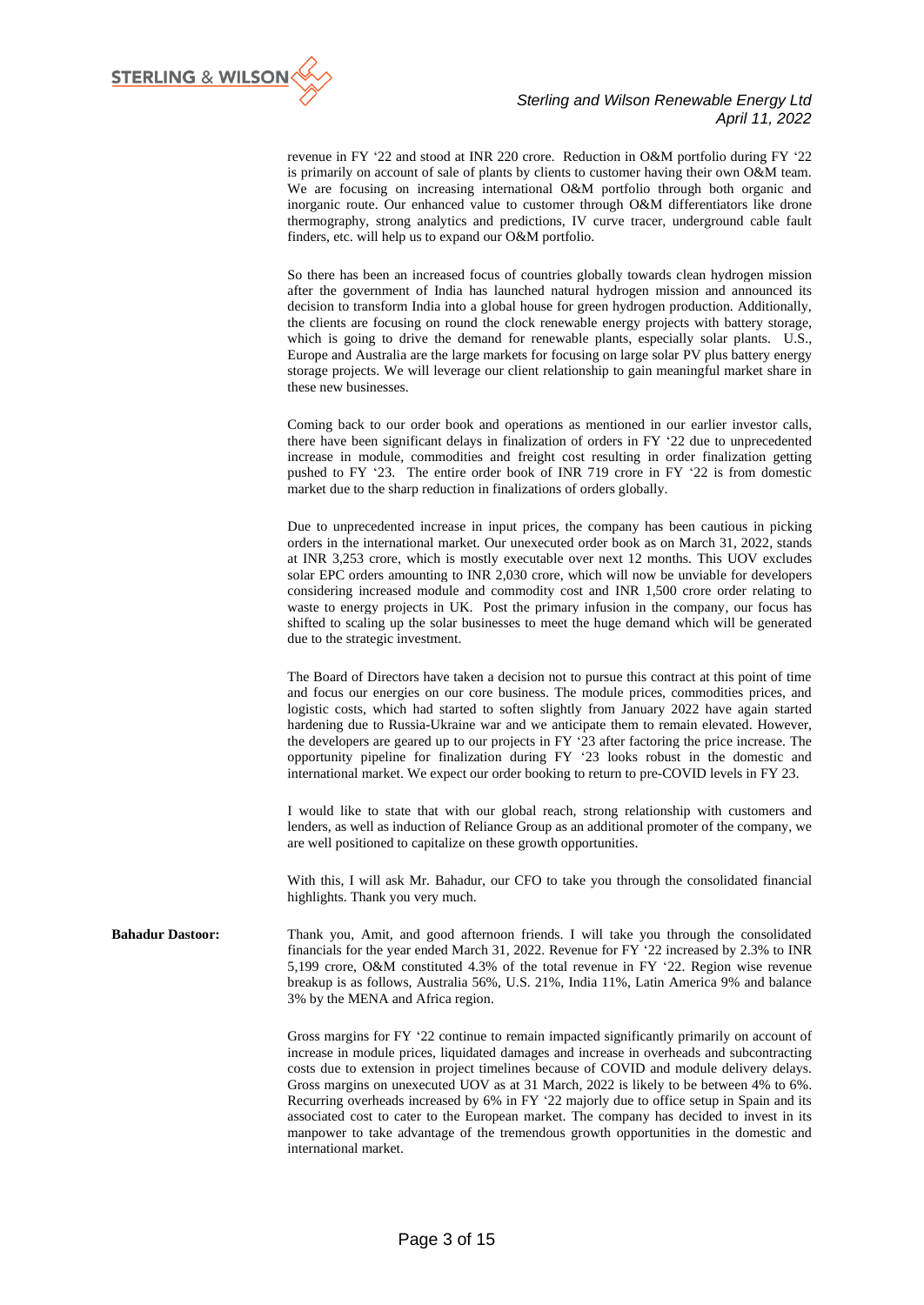

| As part of the transaction with Reliance Group, the company has signed an indemnity<br>agreement with SP Group, KYD Group and Reliance Group on December 29, 2021. |
|--------------------------------------------------------------------------------------------------------------------------------------------------------------------|
| According to the agreement, the SP and KYD Group would indemnify and reimburse the                                                                                 |
| company and its subsidiaries for a net amount if it exceeds INR 300 crore on settlement of                                                                         |
| liquidated damages pertaining to past and existing projects, old receivables, direct and                                                                           |
| indirect tax litigations, as well as certain legal and regulatory matters. These amounts would                                                                     |
| be settled on 30th September of each succeeding year on the basis of the final settlement                                                                          |
| amounts with customers, suppliers, and other authorities.                                                                                                          |

SP Group and KYD Group are consequently entitled to net off the amounts payable with specific counter claims levied and recovered by the company and its subsidiaries on its customers and vendors relating to these matters. The company and its subsidiaries have already made provisions equivalent to INR 300 crore. Thus, there will be no further impact on the results of the company in future in these matters.

Now coming to the balance sheet, as on March 31st, 2022 net worth stood at INR 905 crore and cash and cash equivalents stood at approximately INR 508 crore. The borrowings from banks stood at INR 435 crore and thus the company is net debt free as at 31st March, 2022. Advance and performance bank guarantees encashed by four customers amounted to INR 588 crore. With one customer we have signed the final settlement agreement and the encashed amount of INR 176 crore has been refunded by the customer in January 2022 and additional INR 144 crore towards another project is expected by end of April 2022.

With respect to the balance to customers whose projects are virtually completed the company is confident of a mutually acceptable settlement in the coming quarters. As on March 31, 2022, we had a negative working capital of INR 302 crore as compared to negative working capital of INR 530 crore as in March 2021. Receivables due for more than one year as at March 31, 2022, stood at INR 251 crore. They comprise related party receivables of INR 19 crore, which is net of INR 196 crore that the company needs to pay back to the related party against advance received for the waste to energy project.

With this, we can now open the floor to questions and answers.

**Moderator:** Thank you very much. We will now begin the question and answer session. The first question is from the line of Abhineet Anand from Emkay Global Financial Services. Please go ahead.

**Abhineet Anand:** Yes, thanks for the opportunity. My first question is to Mr. Jain, you mentioned in your opening remark that you see your order book going back to pre-COVID times, if you can elaborate on the same and also add upon some of the regional, what you expect in Australia, U.S., etc., in terms of prospects and your hit rate in those regions?

**Amit Jain:** Okay. So as we have reiterated in our previous call that the project pipeline continues to be robust itself, but due to the uncertainties in the market, the order closure by the clients have been shifted. So in international markets, we have a pipeline of close to 12 gigawatts which we are pursuing right now, which remains open in various geographies, USA, Australia, Middle East, LATAM, and Southeast Asia, as far as international geographies are concerned and we are targeting to close this year, close to 1.5 gigawatts of orders valuing between \$700 million to \$1 billion. So that is how our international targets are.

> So the U.S. and Europe are going to be around 3 gigawatts our target pipeline is there and we expect to close from these markets somewhere between 400 to 600 megawatts from both the markets. It can be there and we get to know as we approach close to the deal closing so that's what we can expect. So we are fairly sure that we will be having reasonably good success in all the markets and we see the growth coming from all the markets. So that's what our projections from the international markets this year.

**Abhineet Anand:** In terms of the domestic market, there looks to be some uptick that can be seen for the next few years, I mean, from the domestic side, what's the strategy to maybe gain market share or how do you -- given the increase in the size of the market itself, how do you plan to take more orders?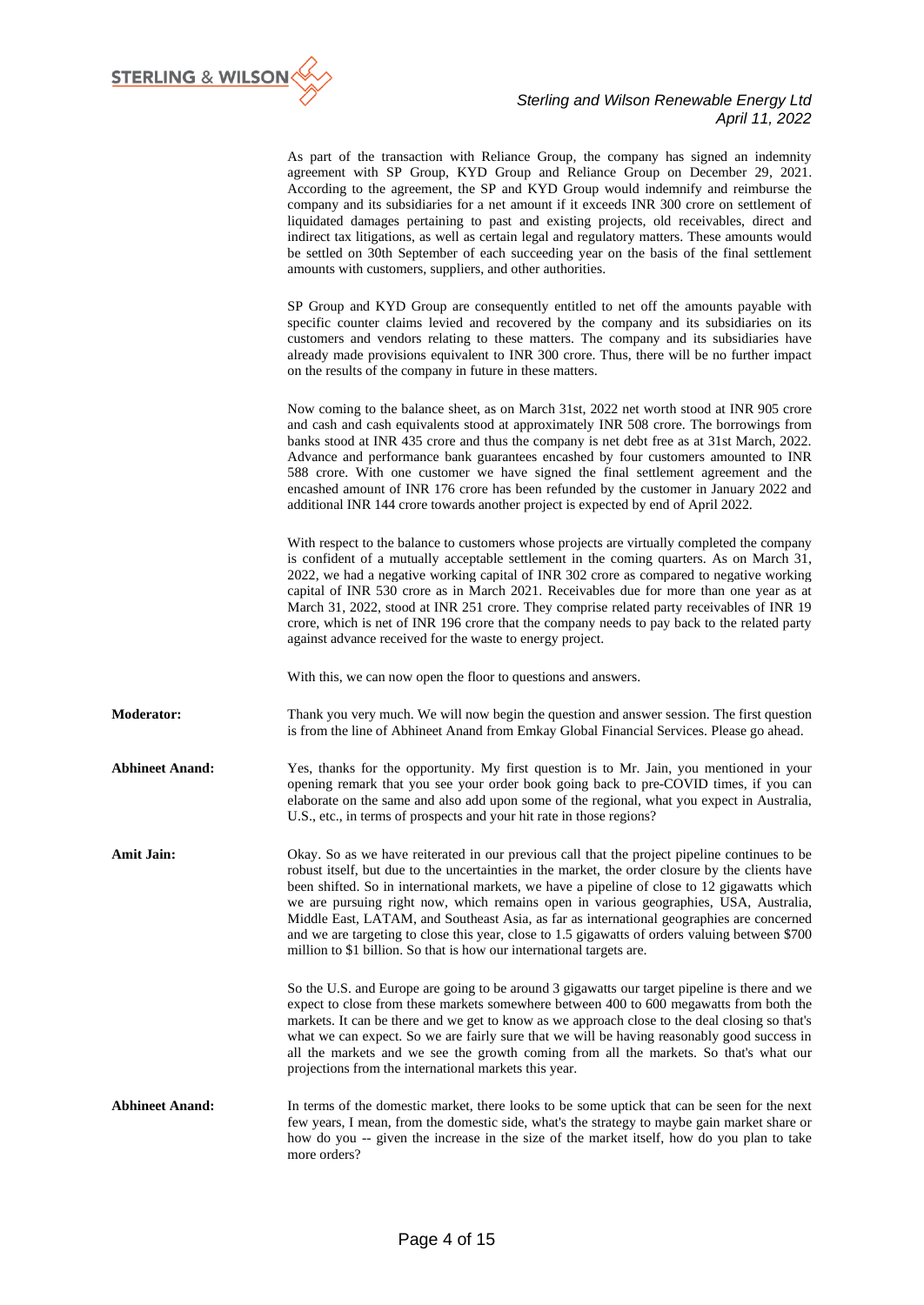

| <b>Amit Jain:</b>       | Yes, we all know that Indian market itself is poised for a great growth and the numbers are<br>going to go big way, but the factors which are impacting international markets are impacting<br>Indian markets as well, the commodity super cycle, and modules. But this year we are sure of<br>closing between INR 1,000 crore to 1,200 crore for the Indian market and both the numbers,<br>which I have given you for international, as well as the domestic market don't include the<br>projects to be done by the number for third parties. |
|-------------------------|-------------------------------------------------------------------------------------------------------------------------------------------------------------------------------------------------------------------------------------------------------------------------------------------------------------------------------------------------------------------------------------------------------------------------------------------------------------------------------------------------------------------------------------------------|
| <b>Abhineet Anand:</b>  | Okay.                                                                                                                                                                                                                                                                                                                                                                                                                                                                                                                                           |
| <b>Bahadur Dastoor:</b> | So Amit was not very clear towards the end, what he meant was that both these numbers do<br>not include any captive work, which we may get for the Reliance Group.                                                                                                                                                                                                                                                                                                                                                                              |
| <b>Abhineet Anand:</b>  | Okay. So this domestic INR 1,000 to 1,200 crore you were saying as an inflow or the revenue<br>is more from that current order book, right?                                                                                                                                                                                                                                                                                                                                                                                                     |
| <b>Bahadur Dastoor:</b> | I will take that question. Amit is talking about order inflow and not revenue. Generally it<br>depends on which quarter the order comes in. Obviously right now we are projecting the<br>order book for what is given for the full year. Over the succeeding quarters we will be able to<br>give a better revenue guidance.                                                                                                                                                                                                                     |
| <b>Abhineet Anand:</b>  | Okay. So basically, as I understand, you are talking about a \$750 million to \$1 billion which<br>is outside India and around INR 1,000 to 1,200 crore inflow in India. Is it right?                                                                                                                                                                                                                                                                                                                                                           |
| <b>Amit Jain:</b>       | These are order booking numbers.                                                                                                                                                                                                                                                                                                                                                                                                                                                                                                                |
| <b>Abhineet Anand:</b>  | Yes. I am talking about order booking only, sir, for '23. Okay. Second thing is to Bahadur sir,<br>in terms of gross margin, I think you did mention in terms of earnings executable order book<br>to have a margin of 4% to 6%, right given our fixed cost below the gross margin, it is fair to<br>say that we will be EBITDA positive on these projects as of now?                                                                                                                                                                           |
| <b>Bahadur Dastoor:</b> | So you can't take the entire gross margin and attribute it to 4% to 6% gross margin on a INR<br>3,000 crore, because then you would not be EBITDA positive. Obviously after factoring in<br>the revenue inflows from the orders, which Mr. Amit did mention, we would definitely be<br>EBITDA positive.                                                                                                                                                                                                                                         |
| <b>Abhineet Anand:</b>  | So any ballpark revenue guidance you would like to throw?                                                                                                                                                                                                                                                                                                                                                                                                                                                                                       |
| <b>Bahadur Dastoor:</b> | No, not at this stage, Abhineet, maybe by the time we come to the next quarter, we'll be able<br>to give a revenue guidance where we'll actually work out when the order inflows will come in<br>and how much of that will be revenue for the year. So basically what we are trying to say is<br>we are targeting numbers which were close to what we were doing before. Revenue part will<br>just update in the next quarterly call.                                                                                                           |
| <b>Abhineet Anand:</b>  | Okay. Last thing from my side is what I understand from the indemnity agreement and what<br>you did mention is that the company has taken all the provision, anything to do with up and<br>down will be between the RIL, SP and KYD Group and not to the company, there will no hit<br>on the company, right?                                                                                                                                                                                                                                   |
| <b>Bahadur Dastoor:</b> | There will be no hit on the company, but if the company's cash flows have been blocked by<br>virtue of this so any cash flows, which come in would come in into the company, there would<br>be no profitability angle in this at all.                                                                                                                                                                                                                                                                                                           |
| <b>Abhineet Anand:</b>  | Okay, thanks. Those were all my questions.                                                                                                                                                                                                                                                                                                                                                                                                                                                                                                      |
| <b>Moderator:</b>       | The next question is from the line of Ankit Gupta from Alchemy Capital Management.<br>Please go ahead.                                                                                                                                                                                                                                                                                                                                                                                                                                          |
| <b>Ankit Gupta:</b>     | Hi, sir. Sir, I have missed the O&M portfolio size, can you repeat it again?                                                                                                                                                                                                                                                                                                                                                                                                                                                                    |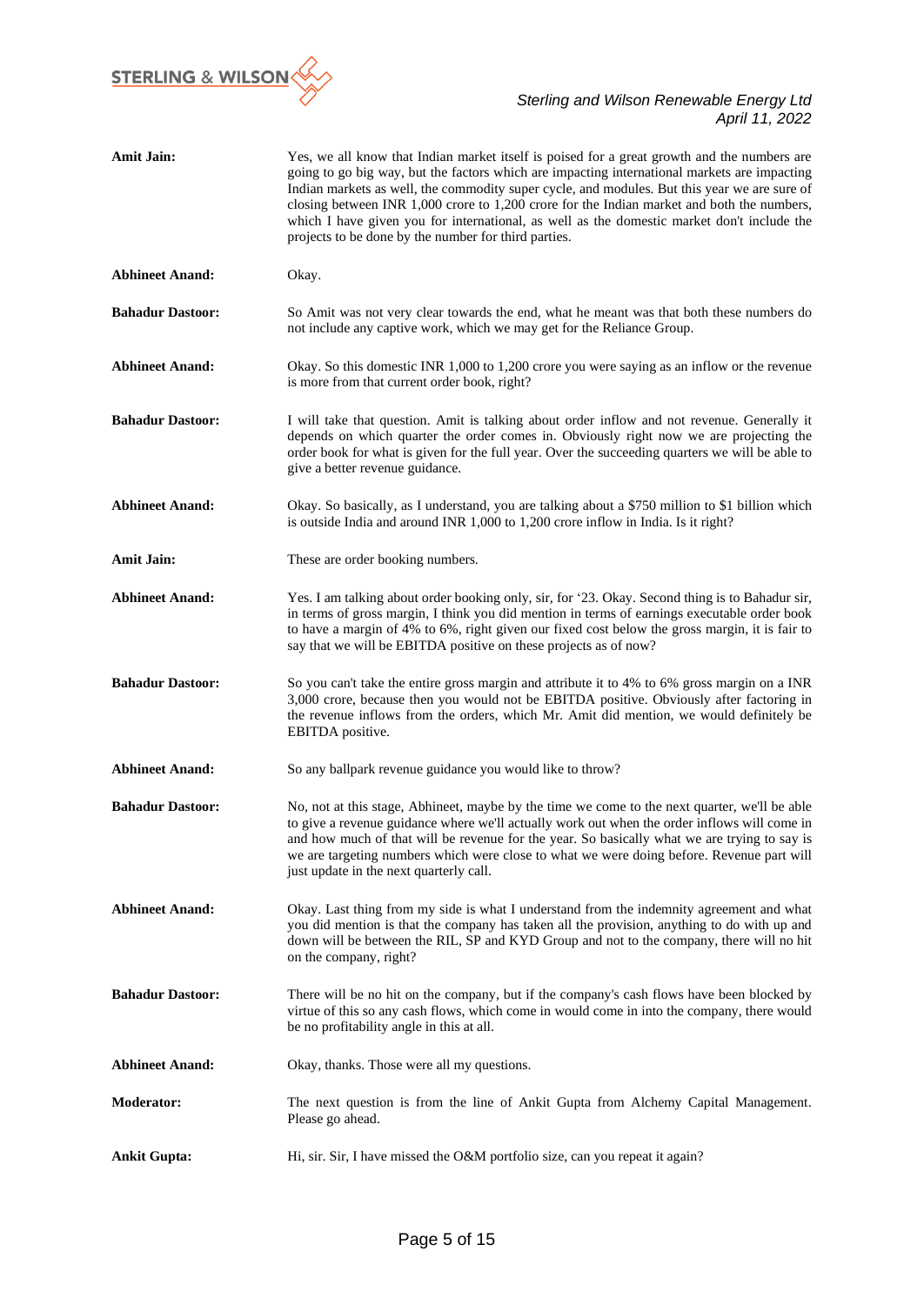

| <b>Moderator:</b>       | Sir, can you hear us?                                                                                                                                                                                                                                                                                                                           |
|-------------------------|-------------------------------------------------------------------------------------------------------------------------------------------------------------------------------------------------------------------------------------------------------------------------------------------------------------------------------------------------|
| <b>Bahadur Dastoor:</b> | Yes, you want to know the O&M portfolio as on 31st March it is about 7.4 gigawatts.                                                                                                                                                                                                                                                             |
| <b>Ankit Gupta::</b>    | And second, sir, the profits in the O&M side has been reducing in Q3 as well as in Q4<br>drastically. So can we expect the margins to again go up in FY $23$ to earlier levels of 30%-<br>35%?                                                                                                                                                  |
| <b>Bahadur Dastoor:</b> | See the gross margins on an average on running projects are 35%. As I had explained in Q3<br>in Q4 there have been certain costs where the revenue could not be recognized, because the<br>O&M will start from the first quarter of FY '23. Once that comes in on running jobs, the<br>gross margin on a blended basis does continue to be 35%. |
| <b>Ankit Gupta:</b>     | Okay. That's good to know. And sir just to understand                                                                                                                                                                                                                                                                                           |
| <b>Bahadur Dastoor:</b> | Am I audible or am I not audible?                                                                                                                                                                                                                                                                                                               |
| <b>Moderator:</b>       | Yes, sir you are audible.                                                                                                                                                                                                                                                                                                                       |
| <b>Ankit Gupta:</b>     | Yes, sir you are audible.                                                                                                                                                                                                                                                                                                                       |
| <b>Bahadur Dastoor:</b> | Okay.                                                                                                                                                                                                                                                                                                                                           |
| <b>Ankit Gupta:</b>     | Last question on my end, how are the polysilicon prices now, in $Q3$ you told us that the<br>prices started to come down and they were around down by 10% in January. So what are the<br>prices now after Q4?                                                                                                                                   |
| <b>Amit Jain:</b>       | So prices of polysilicon are highly volatile, so they are continuously fluctuating in the<br>market. So as we have told during our speech that they started stabilizing, but the volatility<br>has started again and we'll get to know the trend going next one quarter in which direction<br>they are moving.                                  |
| <b>Ankit Gupta:</b>     | So because of this volatility, can we expect                                                                                                                                                                                                                                                                                                    |
| <b>Moderator:</b>       | Sorry to interrupt you, your voice is not coming very clear, may I request you to speak<br>through the handset?                                                                                                                                                                                                                                 |
| <b>Ankit Gupta:</b>     | Yes, just a second. Is it okay now?                                                                                                                                                                                                                                                                                                             |
| <b>Moderator:</b>       | Yes, sir, thank you.                                                                                                                                                                                                                                                                                                                            |
| <b>Ankit Gupta:</b>     | Yes, just last question. So, because this increase in prices, should we expect the finalization<br>of projects to even get delayed to second half of FY '23?                                                                                                                                                                                    |
| <b>Amit Jain:</b>       | We are tracking the situation because some of the places even the tariffs are going well, but<br>we expect we have to watch the situation very closely and some of the order closing may<br>shift to H <sub>2</sub> .                                                                                                                           |
| <b>Ankit Gupta:</b>     | In H2. Okay. And sir, you talked about this captive project from Reliance, any idea what<br>would be the scale of these projects? And they will be given entirely to SP Group only, or<br>they will also be like will have to wait for them?                                                                                                    |
| <b>Amit Jain:</b>       | So both the companies are still working on the strategy and we are still under discussion and<br>we'll come up with more clarity and guidance on that during our next quarter call. So we are<br>in discussion and still that is work under progress and we are still finalizing what would be<br>the volume.                                   |
| <b>Ankit Gupta:</b>     | Okay, thank you, sir. Thank you so much.                                                                                                                                                                                                                                                                                                        |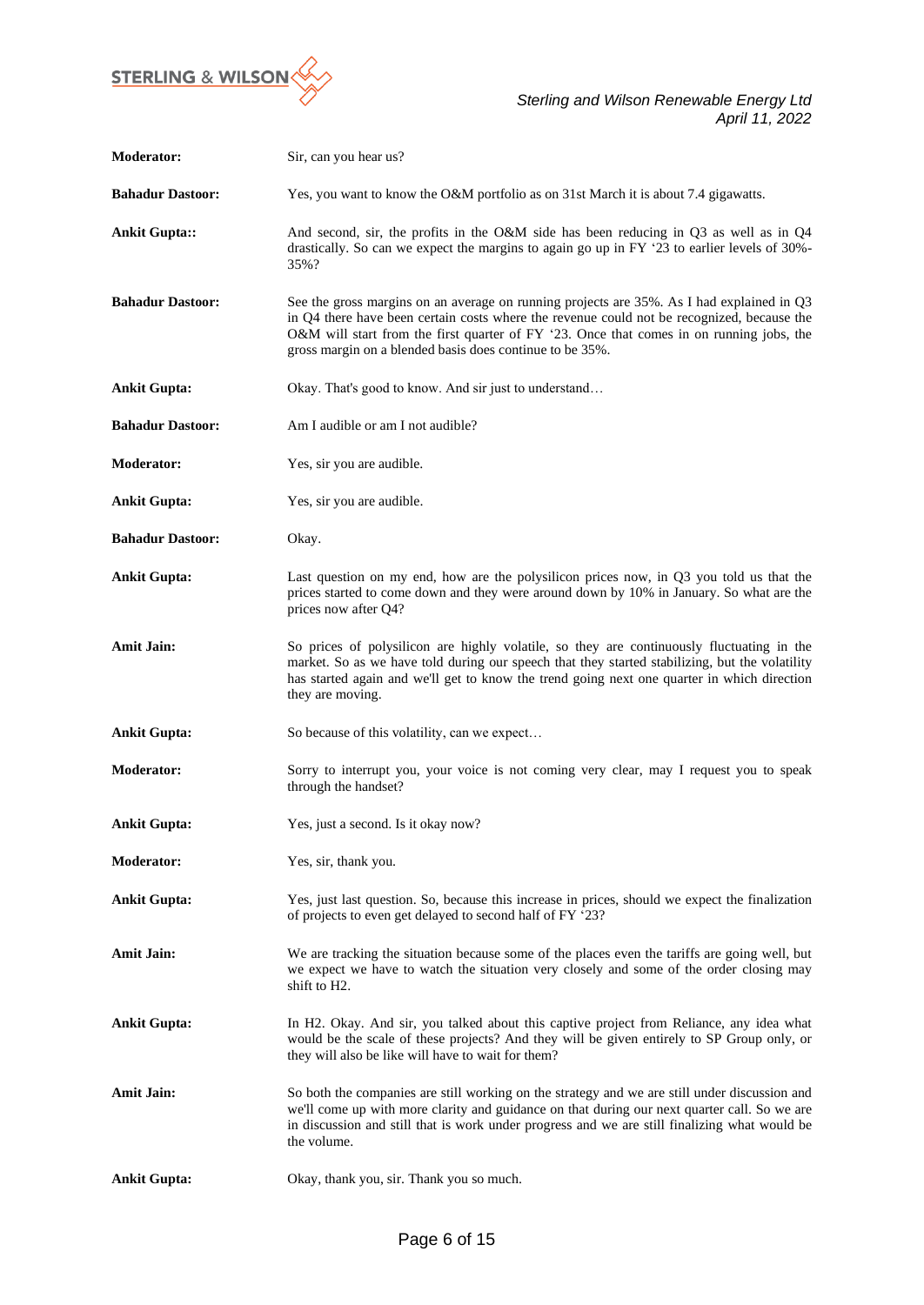

| <b>Moderator:</b>       | Thank you. The next question is from the line of Puneet from HSBC. Please go ahead.                                                                                                                                                                                                                                                                                                                                                                                                                                                                                                       |
|-------------------------|-------------------------------------------------------------------------------------------------------------------------------------------------------------------------------------------------------------------------------------------------------------------------------------------------------------------------------------------------------------------------------------------------------------------------------------------------------------------------------------------------------------------------------------------------------------------------------------------|
| <b>Puneet Gulati:</b>   | Yes. Thank you so much. My question again is on your captive order, have you been asked to<br>keep some spare capacity separate for Reliance orders or are you free to use whatever<br>capabilities that you have for all your global orders?                                                                                                                                                                                                                                                                                                                                             |
| <b>Amit Jain:</b>       | No, so that's what I said, that's something which we are discussing and strategizing, how to<br>address that. In any case, considering the strong growth in Indian markets, we are always in a<br>full position of capacity building and we can address the significant market. So we'll come<br>out with the more details during our next quarter call.                                                                                                                                                                                                                                  |
| <b>Puneet Gulati:</b>   | Okay. And in terms of order margins, is there an agreement as to what margins you will get<br>or is that also based on each project?                                                                                                                                                                                                                                                                                                                                                                                                                                                      |
| <b>Amit Jain:</b>       | I will request Mr. Bahadur to take that question.                                                                                                                                                                                                                                                                                                                                                                                                                                                                                                                                         |
| <b>Bahadur Dastoor:</b> | This will be discussed on a case-to-case basis. There is nothing we can add at the moment<br>right now. We have sufficient teams to cater to both the present order capacity, as well as<br>what we may need to do for Reliance in future, though we have been asked to gear up for<br>large volumes.                                                                                                                                                                                                                                                                                     |
| <b>Puneet Gulati:</b>   | So from the margin perspective there is no transfer of pricing formula, which has already<br>been defined as yet.                                                                                                                                                                                                                                                                                                                                                                                                                                                                         |
| <b>Bahadur Dastoor:</b> | Obviously, there would have to be some kind of formula, but it is at early stages of<br>discussion. I would say rather it is at a good stage of discussion.                                                                                                                                                                                                                                                                                                                                                                                                                               |
| <b>Puneet Gulati:</b>   | Okay, understood. And theoretically, if I were to say, what would be your capabilities in<br>terms of executing orders in a single year in terms of gigawatts?                                                                                                                                                                                                                                                                                                                                                                                                                            |
| <b>Bahadur Dastoor:</b> | So let's just go back a few years and you will see that the same company had got turnovers of<br>INR 6,500 crore, INR 8,300 crore. So turnover is not the issue, gigawatts is not the issue.<br>There is sufficient capacity within the organization and wherever we would need to augment,<br>we would be able to do so and ramp up capacities.                                                                                                                                                                                                                                          |
| <b>Puneet Gulati:</b>   | Understood, that's all from my side. Thank you so much and all the best.                                                                                                                                                                                                                                                                                                                                                                                                                                                                                                                  |
| <b>Moderator:</b>       | Thank you. The next question is from the line of Keval Ashar from DSP Investment<br>Managers. Please go ahead.                                                                                                                                                                                                                                                                                                                                                                                                                                                                            |
| <b>Keval Ashar:</b>     | Am I audible?                                                                                                                                                                                                                                                                                                                                                                                                                                                                                                                                                                             |
| <b>Moderator:</b>       | Yes, sir.                                                                                                                                                                                                                                                                                                                                                                                                                                                                                                                                                                                 |
| <b>Keval Asher:</b>     | Yes. So I just wanted to understand the BCD on imports of solar module and solar cells in<br>India. Do you see project prices to increase significantly as well as how do you foresee the<br>demand scenario for utility scale projects in India post implementation of basic custom duty?                                                                                                                                                                                                                                                                                                |
| <b>Amit Jain:</b>       | Could you please repeat the last line of the question?                                                                                                                                                                                                                                                                                                                                                                                                                                                                                                                                    |
| <b>Keval Asher:</b>     | How do you foresee the demand scenario for utility scale projects in India post the<br>implementation of BCD that is on modules and cells?                                                                                                                                                                                                                                                                                                                                                                                                                                                |
| <b>Amit Jain:</b>       | Yes, so I would like to say that the current projections we have and the plans government of<br>India has announced so there is no doubt the demand for utility scale project irrespective of<br>any duty regime is bound to go up significantly. But -- this question of BCD, there are<br>various discussions are going on, but I don't see that there will be any significant impact, but<br>the volumes will be significantly high. And all the domestic corporates are working to the<br>addition of significant in-house manufacturing capacities the various PLI schemes have been |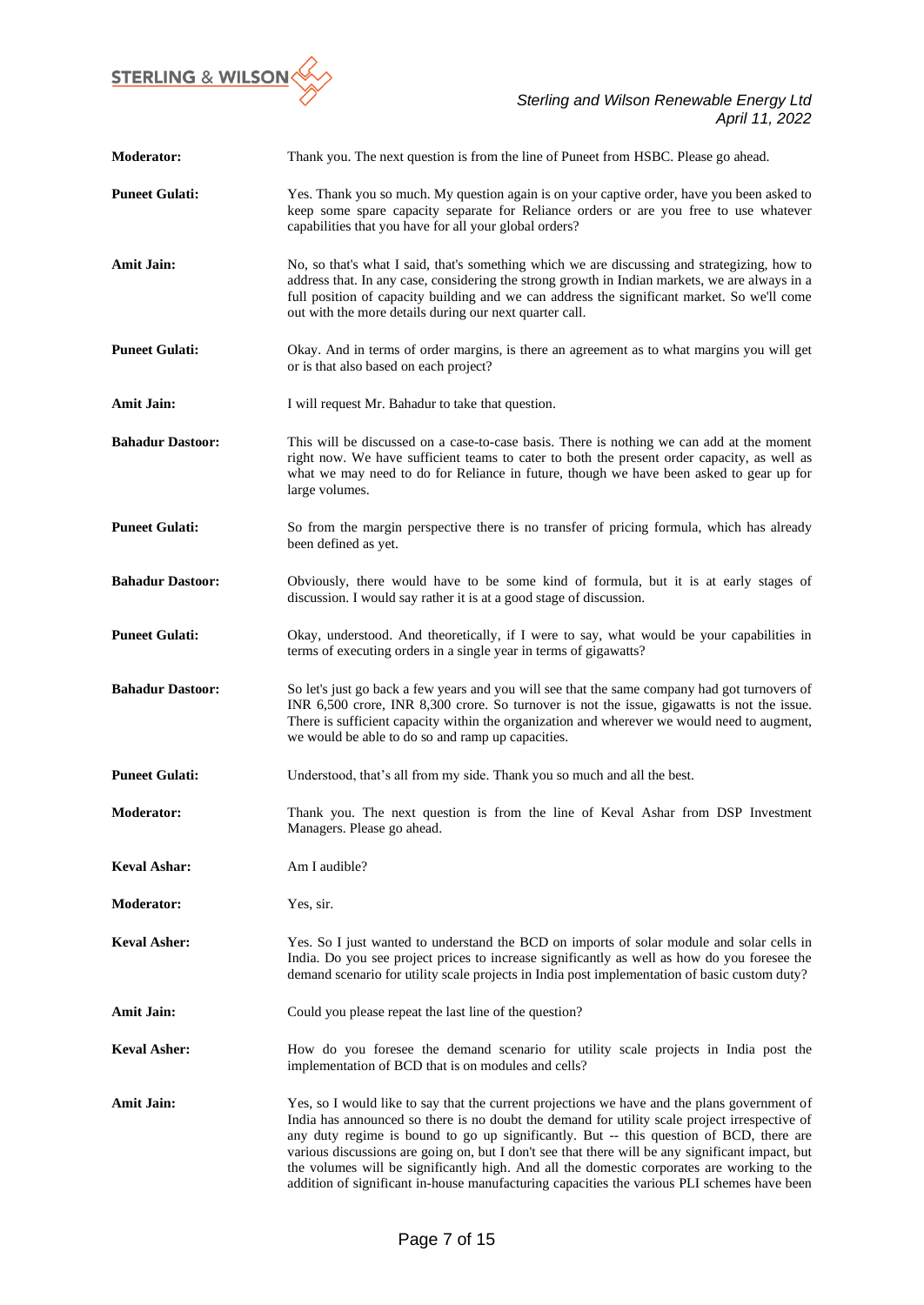

announced by Government of India. So I think going forward that will take care of all the duty issues and we see that the demand for utility scale project will continue to be on upward trend only.

**Keval Ashar:** Okay, sure. Thank you so much and all the best for the coming years.

**Moderator:** Thank you. The next question is from the line of Pritesh Vora from Mission Holdings Private Limited. Please go ahead.

**Pritesh Vora: Hello, sir, can you hear me?** 

**Vishal Jain:** Yes, you are audible.

**Pritesh Vora:** Yes. So I just want to understand how is the structure of contract worked out in this industry, like when you take a EPC contract would not be the material cost which you would not make any modules and other things is back to back passed on to the customer. I do not understand why there is a gross margin negative in this industry. So generally, EPC industry when material is back to back billed to the client. So what had happened in the past where you have a gross margin negative? And can we understand that this has passed now and now all the contract, which you will execute will have a back to back arrangement of material cost transferred to the client?

**Amit Jain:** So I will answer your question. Basically it all depends upon what kind of marketing and what type of client you are closing the contract and contract format can be very different depending upon the market requirements. So, so far what we have seen, excluding the periods of this super community cycle we have seen that the module prices and the material prices were pretty constant, and we could predict what is the volatility is going to be in the market and the same was priced in our contracts. So during the last two years for like of extreme volatility and no EPC company could have predicted that and that's the reason the kind of the contract structure, which we were signing and it's not that in all the contracts we were taking on the risk. And so contracts were mixed where we are passing on the risk, the module prices were passed through, and some of the contracts we had taken on the risk. So that was a mixed model.

> But going forward, we'll be open to both the structure in which we'll be signing the passing on the risk back to our client and somewhere we'll be accepting the risk with the proper mitigation strategies and risk sharing with the client as well as with our suppliers. So we have to address the contract structure going forward based on what the market conditions are, how the commodity prices are moving. So we have to address based on that and in the market where the non-recourse funded projects are there and that's in most of the Western and the Middle East market. So there is no option, but we have to go for complete EPC projects and there is no mechanism for pass through model, but in all those kind of contracts we are working out strategies with our clients and vendors to mitigate those risks going forward.

**Pritesh Vora:** So how does the industry function in this? Suppose you get a D date, zero date you get an order from the client, would you not place the order back to back to the vendor at the same price? How does the time lag happens and why there is a erosion in terms of -- I mean, why there is negative gross margin? I mean, how does it happen?

Amit Jain: So, no, actually you are right, we have the strategy for placing the orders on back to back prices for most of the materials and that's the basis we have worked on, but in the recent years, most of the Chinese suppliers have reneged on the signed contract and they have not respected or honored the contracts which we have signed and that's the major reason we have taken the hit on our margins. And not only that, they have also delayed the supplies, which has led to the erosion of margins and our prices.

> So all what you are saying has already been like part of our strategy, the orders are placed back on back, we take care of the pricing, but it is due the reneging of contracts by Chinese supplier which has created this situation, which has led to increase in prices and our overhead costs. But with other suppliers like cables, inverters and other miscellaneous suppliers, they honour their contract and there we have been able to withstand any kind of price variations.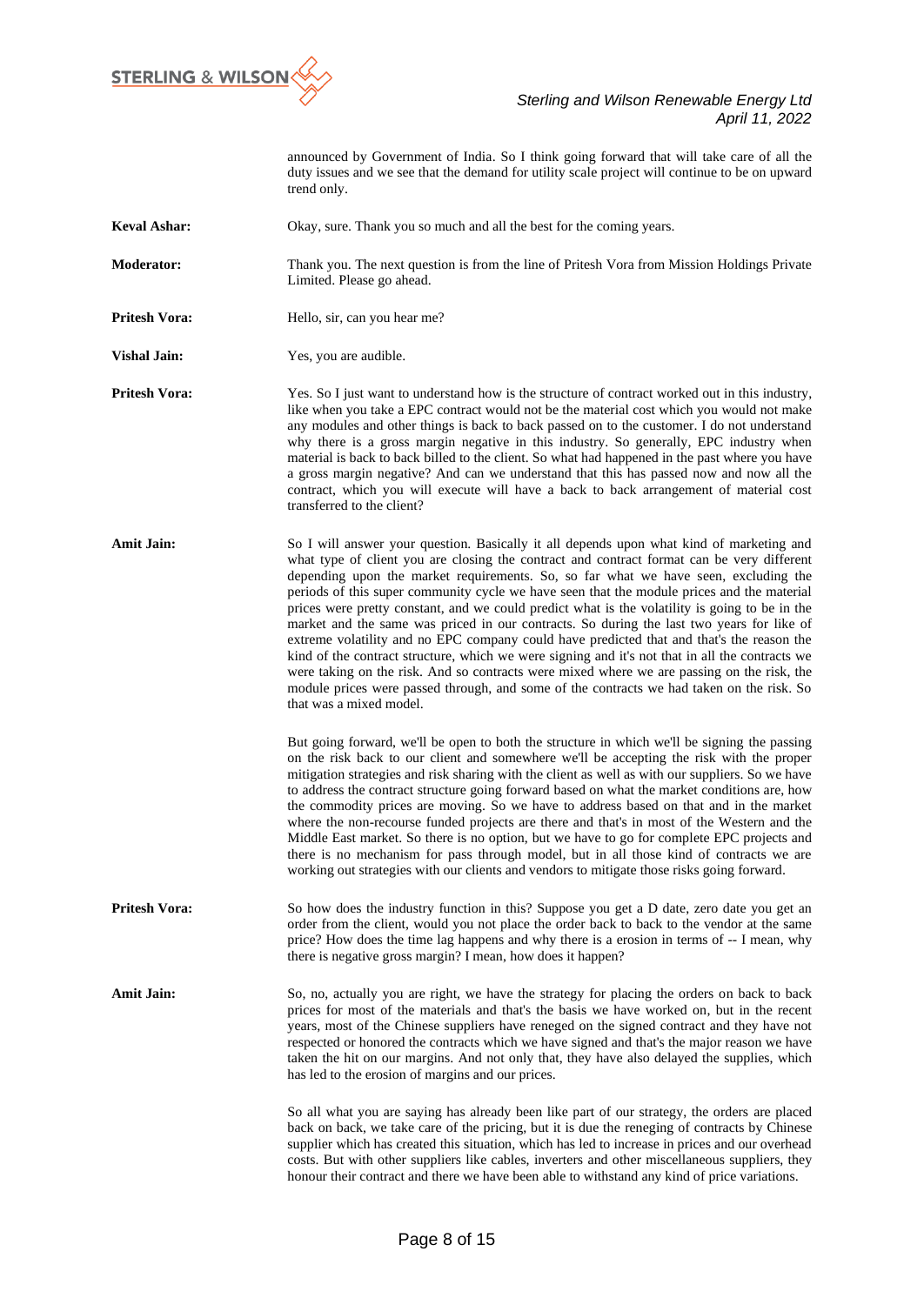

| <b>Pritesh Vora:</b>    | Okay. So how we are sure, sir, that going forward, this will not get repeated, like how we<br>assure that Chinese supplier now onwards will be able to honor the contract and we will not<br>have a problem in fulfilling the EPC order?                                                                                                                                                                                                                                                                                      |
|-------------------------|-------------------------------------------------------------------------------------------------------------------------------------------------------------------------------------------------------------------------------------------------------------------------------------------------------------------------------------------------------------------------------------------------------------------------------------------------------------------------------------------------------------------------------|
| <b>Amit Jain:</b>       | So in that case, if we take those risks with the Chinese suppliers, the contracts will be backed<br>by much higher amounts of the performance guarantees. So they will be far more bankable<br>and we'll be signing far more stringent contract. So that's what -- if that strategy is there and<br>we'll try to involve our clients in finalizing the orders so that they are under pressure both<br>from the developer, as well as the EPC and they are backing up their contract with much<br>higher amounts of the bonds. |
| <b>Pritesh Vora:</b>    | Okay. My last question is sir, what can be considered the EBITDA margin, steady EBITDA<br>margin in this business? What is the current -- I mean, if you consider, everything is back to<br>normal, what can be considered steady, steady EBITDA margin in this business?                                                                                                                                                                                                                                                     |
| <b>Bahadur Dastoor:</b> | I will take this question. So if you look at our gross margins in the past, they were between<br>10% to 11% and if we are looking at overheads to be between 5% to 6% or even lesser than<br>that, your steady state EBITDA margin could be anywhere between 5% to 7%, more likely a<br>5% to 6% EBITDA margin is what we are looking. They may slightly go up also, but I am<br>just being a little conservative when I say a number like this.                                                                              |
| <b>Pritesh Vora:</b>    | All right, sir, wish you all the best. Thank you very much.                                                                                                                                                                                                                                                                                                                                                                                                                                                                   |
| <b>Bahadur Dastoor:</b> | Thank you very much.                                                                                                                                                                                                                                                                                                                                                                                                                                                                                                          |
| <b>Moderator:</b>       | Thank you. The next question is from the line of Faisal Hawa from H.G. Hawa and<br>Company. Please go ahead.                                                                                                                                                                                                                                                                                                                                                                                                                  |
| <b>Faisal Hawa:</b>     | Hello.                                                                                                                                                                                                                                                                                                                                                                                                                                                                                                                        |
| <b>Moderator:</b>       | Sir, sorry, we are unable to hear you, your voice is breaking.                                                                                                                                                                                                                                                                                                                                                                                                                                                                |
| <b>Faisal Hawa:</b>     | Can you hear me now?                                                                                                                                                                                                                                                                                                                                                                                                                                                                                                          |
| <b>Moderator:</b>       | Yes, sir.                                                                                                                                                                                                                                                                                                                                                                                                                                                                                                                     |
| <b>Faisal Hawa:</b>     | So we are starting out with a very small order book this year. So, will we not find it very<br>difficult to recover down from here onwards?                                                                                                                                                                                                                                                                                                                                                                                   |
| <b>Bahadur Dastoor:</b> | You are not very clear.                                                                                                                                                                                                                                                                                                                                                                                                                                                                                                       |
| <b>Moderator:</b>       | Mr. Hawa we lost your audio in the end of the question.                                                                                                                                                                                                                                                                                                                                                                                                                                                                       |
| <b>Faisal Hawa:</b>     | So, we are starting out with a very small order book at the beginning of the year. So will it<br>not be very difficult to really have any kind of a traction in this year for revenue growth?<br>That is one, and secondly, will we ever get into kind of steady rate of manufacturing<br>processes for say green hydrogen or even solar panels for that matter?                                                                                                                                                              |
| <b>Amit Jain:</b>       | Yes. So Mr. Hawa, I would say you are correct. So this year we will not be able to match the<br>revenues of FY '22. So there will be reduction in revenues for the year FY '23. Could you<br>repeat last part of your question again?                                                                                                                                                                                                                                                                                         |
| <b>Faisal Hawa:</b>     | So will we ever be getting into any kind of manufacturing for say green hydrogen or even for<br>solar panel to cut out the risk of suppliers not -- timely?                                                                                                                                                                                                                                                                                                                                                                   |
| <b>Amit Jain:</b>       | Not at this point of time we will not be entering into any kind of manufacturing, but we'll be<br>supported on our project going forward, because as you must have heard Reliance has<br>planned for giga factories for panels, batteries, and hydrolyzers as well. So going future, if                                                                                                                                                                                                                                       |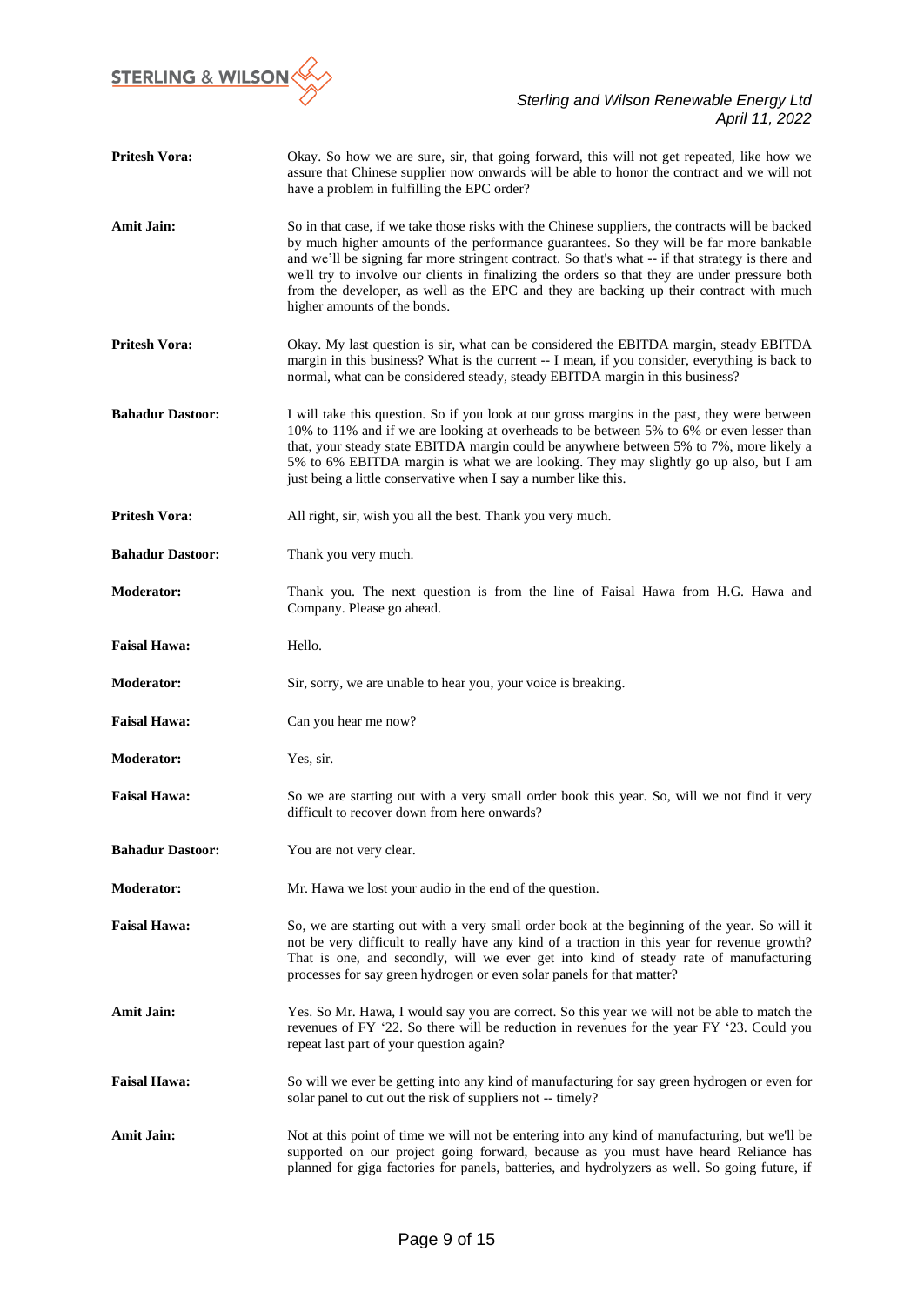

we go into the projects we will be supported by the products of Reliance, and there'll be no dependency on China for our projects.

- **Bahadur Dastoor:** Just to add to what Mr. Amit said, this is more like the year of consolidation. So it is actually FY '24 which will be good with the order inflow of '23 plus the captive business that we've been talking about.
- **Faisal Hawa:** '23 plus what?
- **Bahadur Dastoor:** It'll be FY '24 which will be the real year of growth with the order inflow carry forward of FY '23 that we have targeted plus captive business, which is what we are talking about.
- Faisal Hawa: Sir, any progress on the batteries front, are you developing any kind of proprietary technology with batteries?
- **Amit Jain:** Mr. Hawa, your voice is not clear. Can you repeat your question again?
- Faisal Hawa: Any progress on the battery front, where we get any kind of proprietary technology on the battery front from Reliance and we implement that end to end?
- **Amit Jain:** No, actually, as we have said, because we are still discussing with Reliance and we are not fairly up to speed on what kind of work which Reliance is doing on battery technology, but to give an update on our battery energy storage business, we are technology agnostic and we are bidding for EPC projects in all our international geographies of Australia, UK, Latin America, USA and Australia. So we are there, currently, we have a big pipeline of 500 megawatt hours which is valued over \$125 million and we see pretty robust growth in this market and we are addressing internationally this market and with the RTC tenders due from Government of India in coming years we see a robust growth in Indian market with respect to battery energy and storage space. But as far as the manufacturing is concerned, we are not going to get in into any manufacturing on our own.
- **Faisal Hawa:** So, now that we are broadly debt free, are we changing banks and are we getting some more bank guarantee limits also from our bank?
- **Bahadur Dastoor:** That is a work in progress. We are working towards ensuring that we have all the limits that we need for the business that we are looking at for FY '23 as well as FY 24. We are in the process of talking to newer bankers to increase our consortium size, both within and outside India.
- **Faisal Hawa:** Okay. Thanks a lot for answering all my questions.
- **Moderator:** Thank you. The next question is from the line of Akshay Kothari from Envision Capital Services. Please go ahead.
- Akshay Kothari: Good afternoon, sir. Which are the geographies where we are facing aggressive bidding, if you may put some light on that?
- **Amit Jain:** So I would say all the geographies are competitive, but with the Chinese coming in, the Middle East and Africa are the markets we see the most fierce and aggressive bidding. So Middle East and Africa still continue to be dominated by Chinese with the kind of very, very low prices. But we see that in coming quarters or coming years we may see the course correction even in these markets because the players which have backed the orders at very low prices are not able to deliver, are not able to perform. So as of now, the Middle East and Africa, they are the most price aggressive markets.
- **Akshay Kothari:** Okay. And on the second front, like where the Chinese suppliers have not honored their contracts, so are we taking some damages from them or what are we doing regarding that?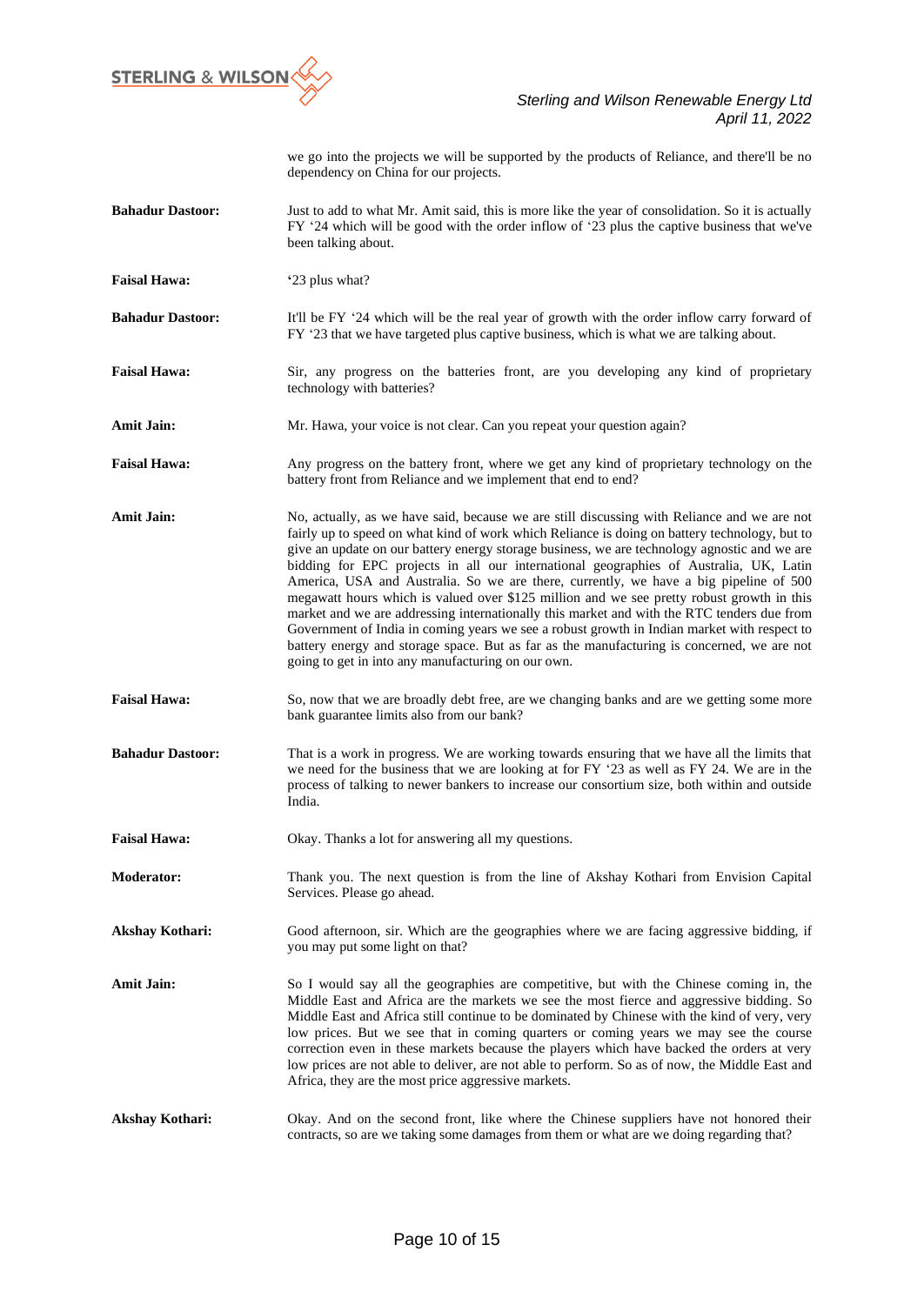

| <b>Amit Jain:</b>       | So, we are working on that, wherever they have not honored the contract, we are working on<br>recovering damages or re-negotiation or how we can be compensated against the impact<br>wherever they have reneged the contract.                                                                                                                                                                                                                                                                                                                         |
|-------------------------|--------------------------------------------------------------------------------------------------------------------------------------------------------------------------------------------------------------------------------------------------------------------------------------------------------------------------------------------------------------------------------------------------------------------------------------------------------------------------------------------------------------------------------------------------------|
| <b>Akshay Kothari:</b>  | Okay, thanks a lot. All the best.                                                                                                                                                                                                                                                                                                                                                                                                                                                                                                                      |
| <b>Moderator:</b>       | Thank you. The next question is from the line of Alok Ranjan from IIFL Asset Management.<br>Please go ahead.                                                                                                                                                                                                                                                                                                                                                                                                                                           |
| Alok Ranjan:            | Hi, good afternoon, sir. Just a couple of clarifications, so in terms of unexecuted order value<br>movement you have mentioned that INR 2,030 crore of contract is now unviable. So whether<br>there is any claims which will be made by developers to us, or is it the developer only who<br>cancelled the INR 2,030 crore of orders?                                                                                                                                                                                                                 |
| <b>Bahadur Dastoor:</b> | So it is broken up into two parts, in the case of part of it, the developer himself has said that<br>the order is unviable and has cancelled it. In another part we are also in discussions with the<br>developer to say that it is unviable for you and unviable for us. Discussions are presently<br>ongoing on that front, but we have excluded it out of being conservative to say that we<br>believe that it is at the present not going to be executable.                                                                                        |
| Alok Ranjan:            | But sir if we have to execute that portion, then that will be executed at the losses in terms of<br>if the developer goes ahead with the project, right?                                                                                                                                                                                                                                                                                                                                                                                               |
| <b>Bahadur Dastoor:</b> | No, the developer will not be going ahead with the project. That's why we said we are under<br>discussions with him. At the present, even he's suffering on various other grounds, not just<br>the EPC part.                                                                                                                                                                                                                                                                                                                                           |
| Alok Ranjan:            | Got it, sir. And in terms of cost in the normal scenario, you mentioned that 35% is a gross<br>margin and then in that case                                                                                                                                                                                                                                                                                                                                                                                                                            |
| <b>Bahadur Dastoor:</b> | For O&M, you mean.                                                                                                                                                                                                                                                                                                                                                                                                                                                                                                                                     |
| Alok Ranjan:            | Okay. And 15% for the projects, right?                                                                                                                                                                                                                                                                                                                                                                                                                                                                                                                 |
| <b>Bahadur Dastoor:</b> | No, no. I never said 15%. I said it is between 10% to 11% was what it was, which included<br>the O&M. So if you were to just look at EPC, it could range depending on which geography<br>you are somewhere between 8% to 10% would be our EPC margin.                                                                                                                                                                                                                                                                                                  |
| Alok Ranjan:            | Got it, sir, so I just wanted to understand this 90%, which we procure from outside, what is<br>the cost inflation that we have seen over there last let's say 18 months?                                                                                                                                                                                                                                                                                                                                                                              |
| <b>Bahadur Dastoor:</b> | Sorry, could you repeat that 90% of what that we get from outside?                                                                                                                                                                                                                                                                                                                                                                                                                                                                                     |
| Alok Ranjan:            | So the COGS part, which is let's say 90%, what is the inflation that we have seen the overall<br>basket?                                                                                                                                                                                                                                                                                                                                                                                                                                               |
| <b>Bahadur Dastoor:</b> | So it is not really a COGS because we do not supply goods here, we are into project<br>manufacturing. If you see our investor presentation and Slide number 9, we have given the<br>inflationary trends for steel, for logistics, as well as for module prices over there.                                                                                                                                                                                                                                                                             |
| Alok Ranjan:            | So can we say that the inflation have been close to 50%, 60% around that in that overall<br>basket blended?                                                                                                                                                                                                                                                                                                                                                                                                                                            |
| <b>Bahadur Dastoor:</b> | No, it is different. So your module prices, which were \$0.17, \$0.18 have gone up all the way<br>up to \$0.27, \$0.28, cooled down and now gone up again. Logistics pricing, which has freight,<br>which has been somewhere around \$2,500 per 40 foot container have gone up all the way up<br>to \$17,000 plus per container before cooling down. Same is the case with LME as well as<br>with the steel and other commodities. So there is no one ratio that will fit all. There are<br>different increases happening for different items of cost. |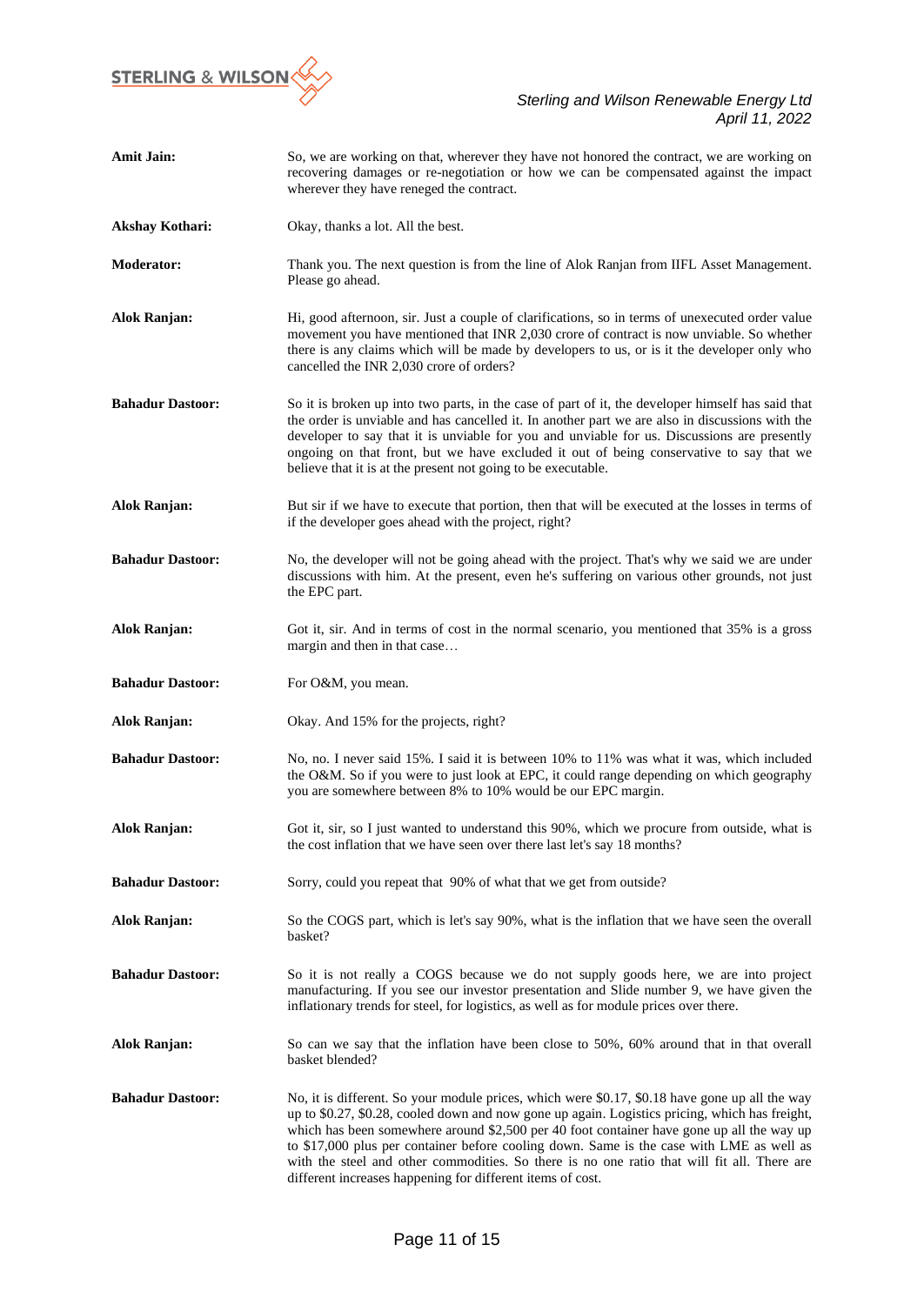

| <b>Alok Ranjan:</b>     | Got it, sir. I was just trying to understand the price variation INR 325 crore approval that you<br>have got, will it be catering to the unexecuted order value at the end of 31st March, which<br>you have, at least it will be catering to what inflation that we have seen, or there will be<br>impact, which will be continuing like the way you have mentioned '23 are consolidated year<br>or something?                                     |
|-------------------------|----------------------------------------------------------------------------------------------------------------------------------------------------------------------------------------------------------------------------------------------------------------------------------------------------------------------------------------------------------------------------------------------------------------------------------------------------|
| <b>Bahadur Dastoor:</b> | The price variations which have been considered are those which have already been<br>approved. They were part of the order book, some of which has seen revenue in the year FY<br>'22 and some of which will remain in the UOV, the balance portion will remain in the UOV<br>for FY '23.                                                                                                                                                          |
| Alok Ranjan:            | Got it. And sir, in terms of receivables, the way you have mentioned for more than one year<br>INR 251 crore is there, can you help me understand this 49% Argentina, INR 123 crore<br>which is there, you have mentioned that this is covered under promoter.                                                                                                                                                                                     |
| <b>Bahadur Dastoor:</b> | Your voice has once again cracked, I missed you after Argentina.                                                                                                                                                                                                                                                                                                                                                                                   |
| Alok Ranjan:            | Help me understand this INR 123 crore portion out of INR 251 crore, whether there is any<br>impact on the company that can happen if this INR 123 crore cannot be recovered?                                                                                                                                                                                                                                                                       |
| <b>Bahadur Dastoor:</b> | No, there will be no impact on the company. As we have mentioned before, this is covered<br>under the indemnity agreement and therefore anything beyond INR 300 crore the impact<br>doesn't fall on the company, all provisions up for INR 300 crore have already been made. So<br>therefore, anything happening on this Argentina front or even the matter under NCLAT front<br>will not affect the profit and loss account of the company.       |
| Alok Ranjan:            | Got it, perfect, sir. Just last question from my side, in case of China, the kind of the contract<br>dishonoring that we have seen, is it like it happened across the Chinese solar companies or it<br>was with few weaker companies in the China, which we might be dealing with in the last<br>year?                                                                                                                                             |
| <b>Bahadur Dastoor:</b> | I will just start off and then Mr. Amit will add, first of all, we do not deal with any weak<br>module manufacturers. The ones we deal with are all the top tier one module manufacturers<br>only, because that is the kind of module manufacturers that even our global clientele look for.<br>The reneging has happened across the board with a number of EPC contractors and<br>developers. Mr. Amit can add further if I have missed anything. |
| <b>Amit Jain:</b>       | Mr. Bahadur you have perfectly stated the right position that we use only tier one contractors,<br>the reneging was across the board and we are not the only one who suffered. So we have seen<br>that phenomena globally across other EPCs, as well as our clients in multiple geographies,<br>which they have suffered by reneging of contracts by tier one Chinese module manufacturers.                                                        |
| Alok Ranjan:            | Sir just to follow up to that, in such kind scenario where the contracts are not getting honored<br>by Chinese companies, how global counterparts for you, like developers are imposing any<br>condition that you have to procure from a part of that from ex-China or something in the new<br>contract?                                                                                                                                           |
| <b>Amit Jain:</b>       | No, that's what we told that both developers as well as EPC are working together. So we are<br>working together with our clients to develop any strategy where the modules have to be<br>procured by us and various new mechanisms are being included in the contract, wherever<br>EPCs have to buy these modules directly from Chinese suppliers.                                                                                                 |
| Alok Ranjan:            | Got it, sir. That's all from my side.                                                                                                                                                                                                                                                                                                                                                                                                              |
| <b>Amit Jain:</b>       | Thank you.                                                                                                                                                                                                                                                                                                                                                                                                                                         |
| <b>Moderator:</b>       | Thank you. The next question is from the line of Abhinav Bhandari from Nippon Life Asset<br>Management. Please go ahead.                                                                                                                                                                                                                                                                                                                           |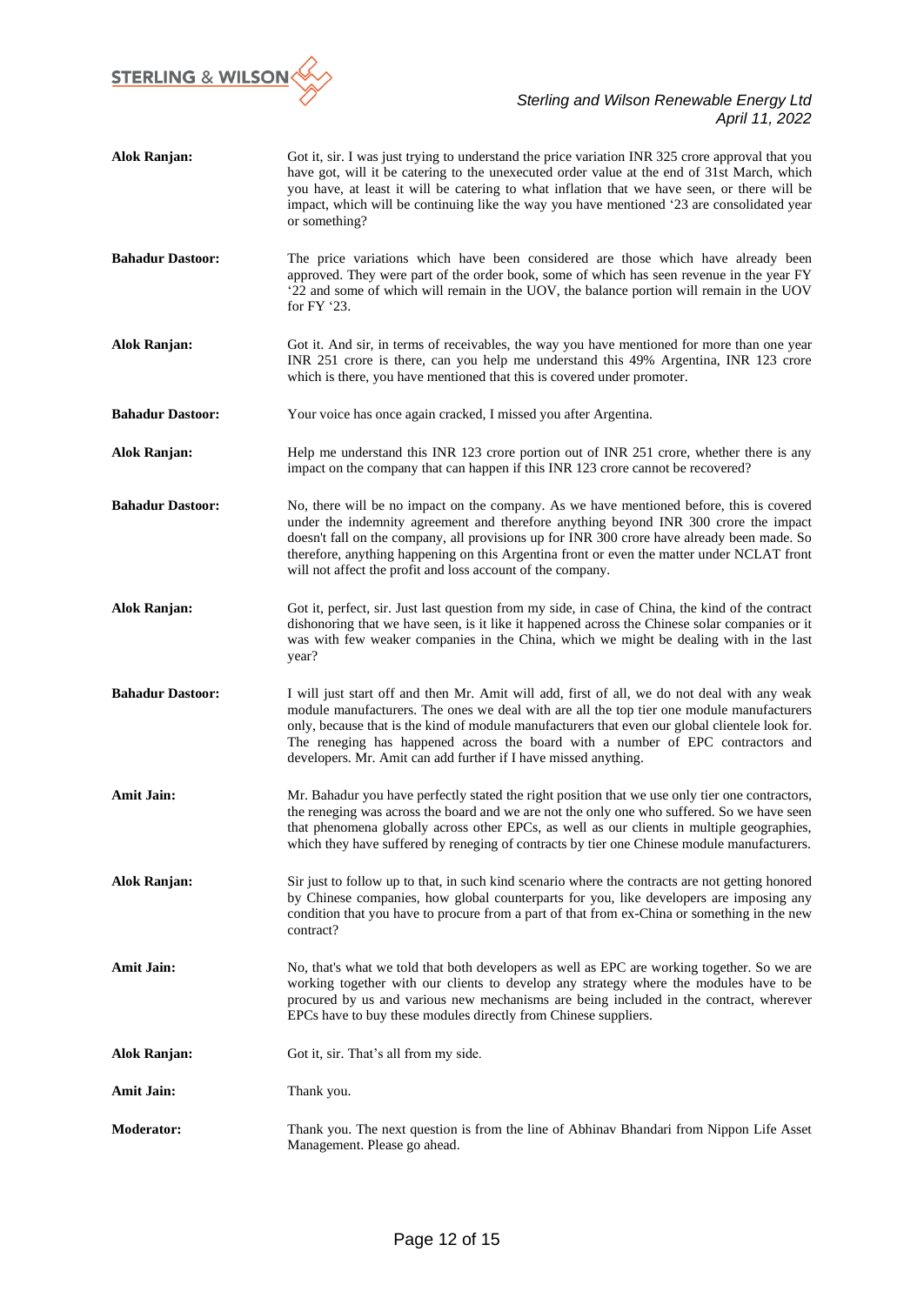

| <b>Abhinav Bhandari:</b> | Yes, thanks for the opportunity, couple of questions. One is while one understands that you<br>are not giving a revenue guidance for FY '23 because of things getting decided, just to<br>understand on the overhead side, where we had exceptional items the entire last year,<br>obviously there was that extra expense because of Spain office setup as well, how should one<br>look at overheads for FY '23?                                                                                                                                                                                |
|--------------------------|-------------------------------------------------------------------------------------------------------------------------------------------------------------------------------------------------------------------------------------------------------------------------------------------------------------------------------------------------------------------------------------------------------------------------------------------------------------------------------------------------------------------------------------------------------------------------------------------------|
| <b>Bahadur Dastoor:</b>  | Overhead should be slightly higher, maybe 10% to 15% higher that is what we presently<br>envisage as compared to FY '22.                                                                                                                                                                                                                                                                                                                                                                                                                                                                        |
| <b>Abhinav Bhandari:</b> | Sure. And any specific areas where we are investing more because FY '22 base itself was<br>quite high so just understanding that, and most of the provisions you have already taken,<br>which are in that base actually.                                                                                                                                                                                                                                                                                                                                                                        |
| <b>Bahadur Dastoor:</b>  | Correct, Abhinav, so what is happening is the company is not going to invest too much in the<br>development cycle that we are looking at in certain markets like U.S. and Spain, those<br>expenses are not expected to be high. However, at the same time, you will understand that<br>there is always inflation, increase in remuneration, etc., which happens from time to time and<br>there is also the captive business of Reliance, which we have to gear up for. So keeping all<br>this in mind, we believe that we will have to build up oveheads, especially keeping FY '24 in<br>mind. |
| <b>Abhinav Bhandari:</b> | Got that.                                                                                                                                                                                                                                                                                                                                                                                                                                                                                                                                                                                       |
| <b>Bahadur Dastoor:</b>  | The percentage will gradually fall as the revenue goes up, right now it is 6% on INR 5,000<br>crore, obviously in FY '24 when things are much, much better as we believe they would be<br>your overhead to revenue percentage would be much lower.                                                                                                                                                                                                                                                                                                                                              |
| <b>Abhinav Bhandari:</b> | Sure. And just on the working capital cycle as well, since there are lot of stuck items in the<br>working capital cycle sitting in both the receivables, as well as other current assets, would<br>this release be sufficient to take care of our requirements for FY '23, given that we are any<br>which way not looking for a bigger growth here in FY '23?                                                                                                                                                                                                                                   |
| <b>Bahadur Dastoor:</b>  | Release of you mean all of these items, which are stuck, it will take some amount of time,<br>because                                                                                                                                                                                                                                                                                                                                                                                                                                                                                           |
| <b>Abhinav Bhandari:</b> | Part itself, I think                                                                                                                                                                                                                                                                                                                                                                                                                                                                                                                                                                            |
| <b>Bahadur Dastoor:</b>  | Sorry, say that again, Abhinav.                                                                                                                                                                                                                                                                                                                                                                                                                                                                                                                                                                 |
| <b>Abhinav Bhandari:</b> | So I was saying part of this itself should be good enough for us to understand?                                                                                                                                                                                                                                                                                                                                                                                                                                                                                                                 |
| <b>Bahadur Dastoor:</b>  | It may not be The company would need to borrow in the near-term just to ensure that, it<br>takes care of its cash requirements for ongoing projects, as well as overhead. If all of it were<br>to be released, obviously it is far more than enough than the company requires.                                                                                                                                                                                                                                                                                                                  |
| <b>Abhinav Bhandari:</b> | Yes, sure. Got that, sir. Thank you so much.                                                                                                                                                                                                                                                                                                                                                                                                                                                                                                                                                    |
| <b>Moderator:</b>        | Thank you. The next question is from the line of Mohit from DAM Capital Advisors. Please<br>go ahead.                                                                                                                                                                                                                                                                                                                                                                                                                                                                                           |
| <b>Mohit Jalan:</b>      | Good morning, sir. Two questions, sir, first is any color on when do you expect the captive<br>model capacity available for us to meet the domestic and global demand?                                                                                                                                                                                                                                                                                                                                                                                                                          |
| <b>Amit Jain:</b>        | I would say that is still under discussion and Reliance is working on the plans. So we will<br>update you on this particular aspect in coming quarters.                                                                                                                                                                                                                                                                                                                                                                                                                                         |
| <b>Mohit Jalan:</b>      | Understood, sir. My second question is, sir, given that let's say your captive model capacity is<br>functioning for FY '23, will you be able to supply that module for your global demand? Do                                                                                                                                                                                                                                                                                                                                                                                                   |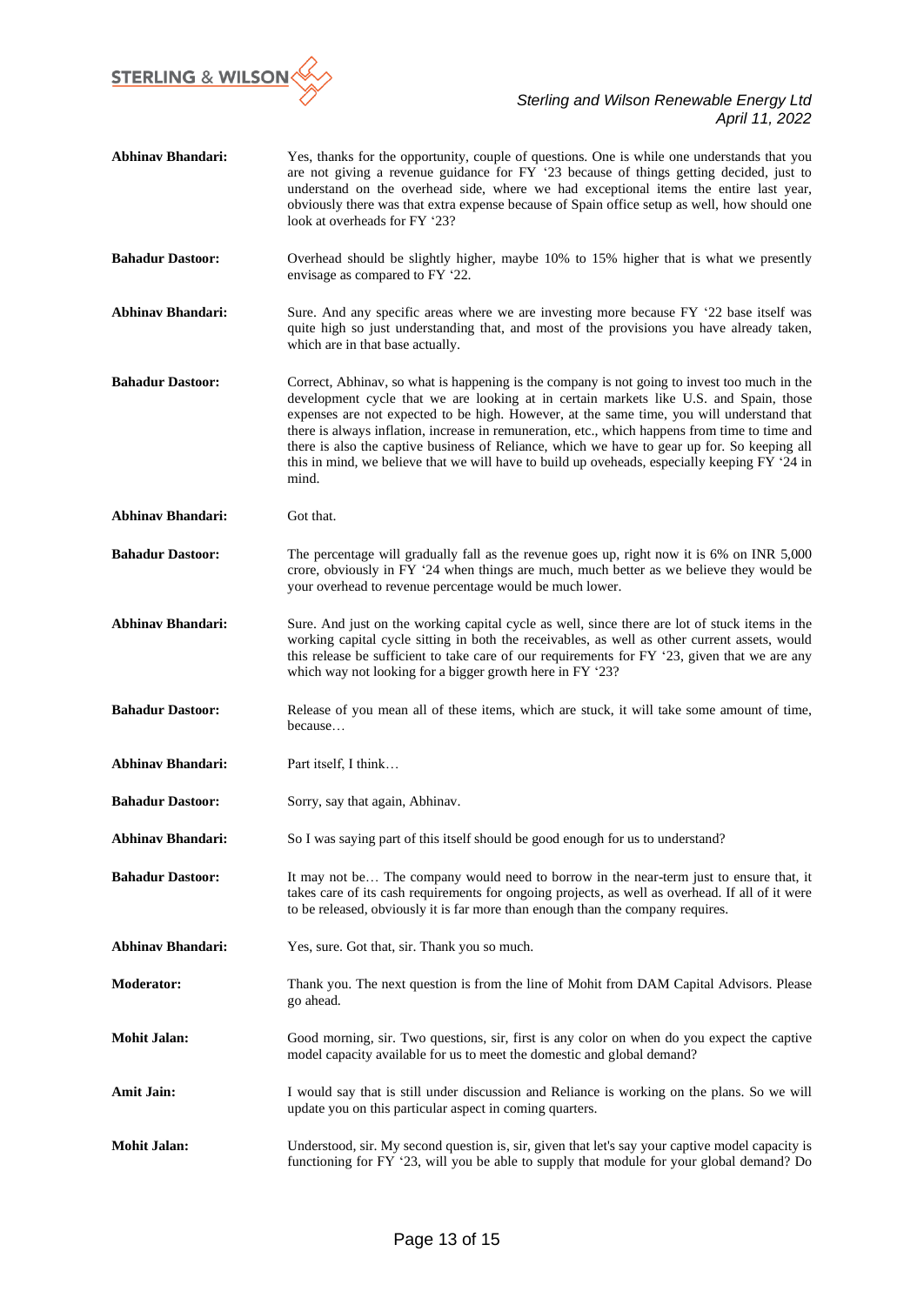

you think there will be some gestation period before you demonstrate the new product so that the product will have a greater acceptability with the clients?

- Amit Jain: **Actually, that part is being handled by Reliance.** As I already said, that we will be able to share more details on this particular aspect in next few quarters. At this point of time, all the discussions are happening, but we are not in a position to share more details at this point of time.
- **Mohit Jalan:** And so can I expect by the next quarter results, or do you think it'll take some more time?
- **Amit Jain:** I am not sure by the next quarter because that's a process, which like the plants are being set up so we are not sure about the details as and when the discussions with the clients conclude on that front, we will come back to you, maybe next or maybe Q1 or Q2 call that we are not sure of, but as and when we have updates, we'll definitely come back to you.
- **Mohit Jalan:** Understood, sir. Thank you and best of luck. Thank you.
- **Amit Jain:** Thank you.
- **Moderator:** Thank you. The next question is from line of Abhineet Anand from Emkay Global Financial Services. Please go ahead.
- **Abhineet Anand:** Yes, thanks for the opportunity again. What I understand that the domestic EPC strategy that we had, we never bid for projects where land, etc., was involved. Correct me if I am wrong. And, so with Reliance, as one of the promoters, is there a change in our domestic EPC strategy?
- **Amit Jain:** So as of now, our strategy with respect to land continue to be the same, but if there is any development after discussion or change in strategy, we'll re-configure our strategy, but as of now, we'll continue without the land risk on our domestic EPC market.
- Abhineet Anand: Okay. Secondly, you did mention that Middle East and Africa market has become very competitive largely from the Chinese side. So I mean, this competition, I am just trying to maybe dissect in terms of are these because the module guys itself are competing or basically that the EPC guy is making a 0% or 1% margin and being very competitive? So which end of that competition, is it the EPC guy or the module guy who is basically sacrificing the margin for that?
- **Amit Jain:** I would say that the EPC guy is highly subsidizing the numbers, which they are quoting to various developers and what we would have seen in the market trends in last two years is that Chinese EPC players taking huge hits in this market. So that is very significant that they have taken very aggressive calls, bidding without margins, or sometimes at negative margins and now we see that even on those numbers, there is a huge, huge hit they are taking and lot of projects are under performing. So that's very clear from that where it is coming from.
- Abhineet Anand: So it's fair to understand that that policy of theirs will not survive for medium term, right? It might be a near-term strategy because of whatever reasons, but it is fair to understand when this market stabilizes because we have done good work in this region earlier, just trying to understand whether this in a medium term remains as an good opportunity size for Sterling.
- **Amit Jain: Absolutely, we are hoping for that, but because most of the major players are not able to** deliver in this market on the scale of project, which we have delivered in the past. So we remain very hopeful and optimistic that this market will come back to us and we have to just wait and watch maybe next few quarter or next year, that's difficult to comment on. But definitely we remain a strong contender for this market and it is definitely going to come back to us. And what we see that even the market size would grow significantly in Middle East because of the green hydrogen. And Chinese would not be able to address everything in any scenario. So, let's see how the things unfold and we remain like very bullish for future quarters or years for this market.